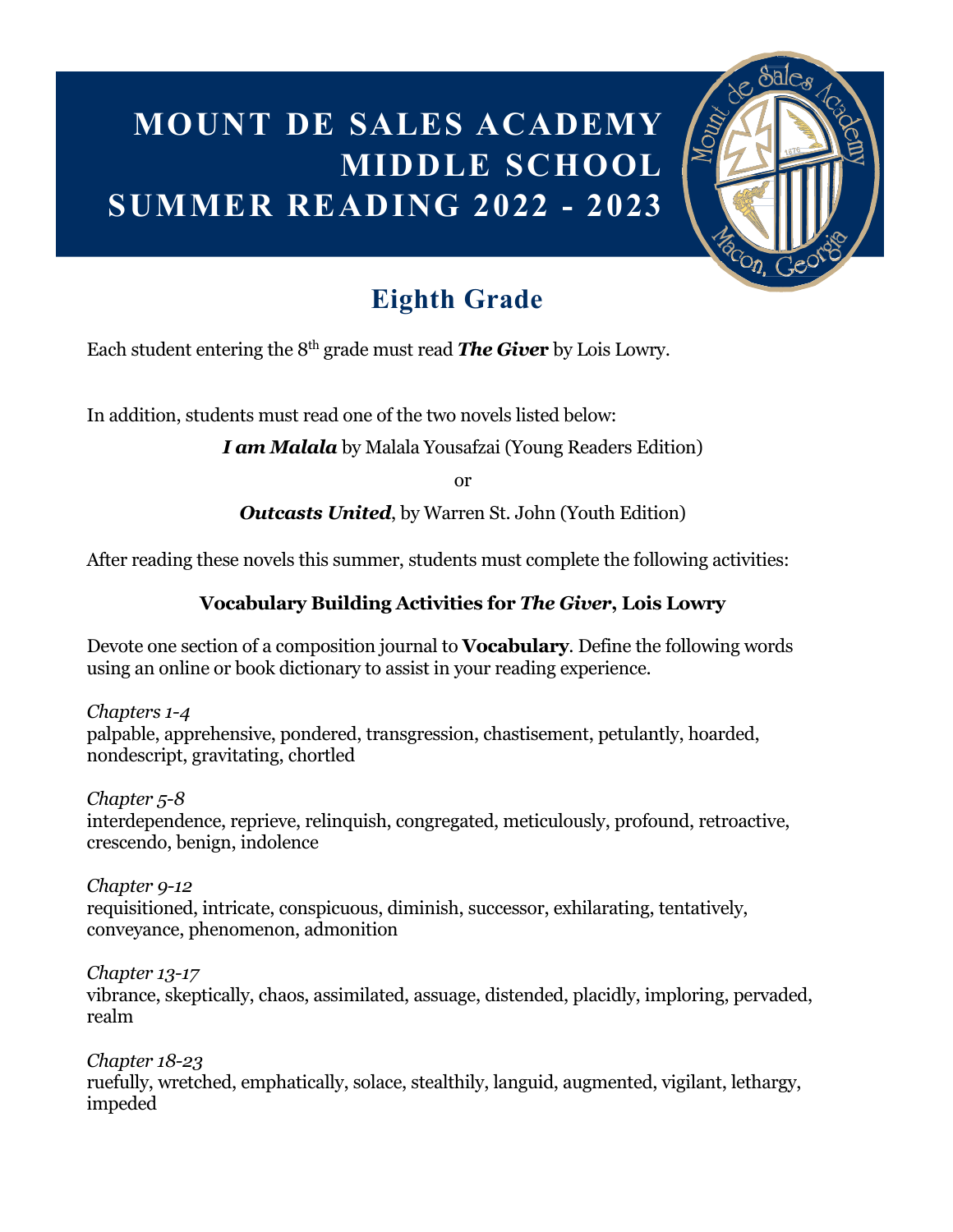# **MOUNT DE SALES ACADEMY MIDDLE SCHOOL SUMMER READING 2022 - 2023**



#### **Writing Activities for** *The Giver, by Lois Lowy*

Devote another section of your composition journal to **Writing**. Select **one** of the following writing prompts. Write a two-paragraph response using correct spelling and grammar.

- 1. Support or Reject Each member of society should be assigned an occupation consistent with her or his individual skills to prevent unemployment and job dissatisfaction.
- 2. Create a new scene after Jonas sees the happy home at the end of the book.
- 3. What do you think happens to The Giver after Jonas and Gabe escape?
- 4. Why do you think the book ends in December?
- 5. What are the benefits and costs of living in a society like the one presented in this book?
- 6. Explain why Jonas cannot join in with his friends playing the war game?
- 7. Poet Alfred Lord Tennyson said, "Tis better to have loved and lost than never to have loved at all." What do you think he meant? Support or reject this quote.

#### **Writing Activities for** *I am Malala***, by Malala Yousafzai**

In the **Writing** section of your composition journal, select one of the following writing prompts and write a two-paragraph response with correct spelling and grammar.

- 1. What risks did Malala face for speaking out against gender inequality in terms of education? Was the risk worth the reward?
- 2. Gender equality is a controversial issue that is found in literature and in life. What are your thoughts on this topic?
- 3. Jonas is considered a hero in The Giver. Do you think that Malala is a hero? Defend your answer.
- 4. Identify a common theme connecting The Giver and I am Malala.
- 5. Do you think that Jonas misses his old society like Malala misses Swat? Explain your answer.